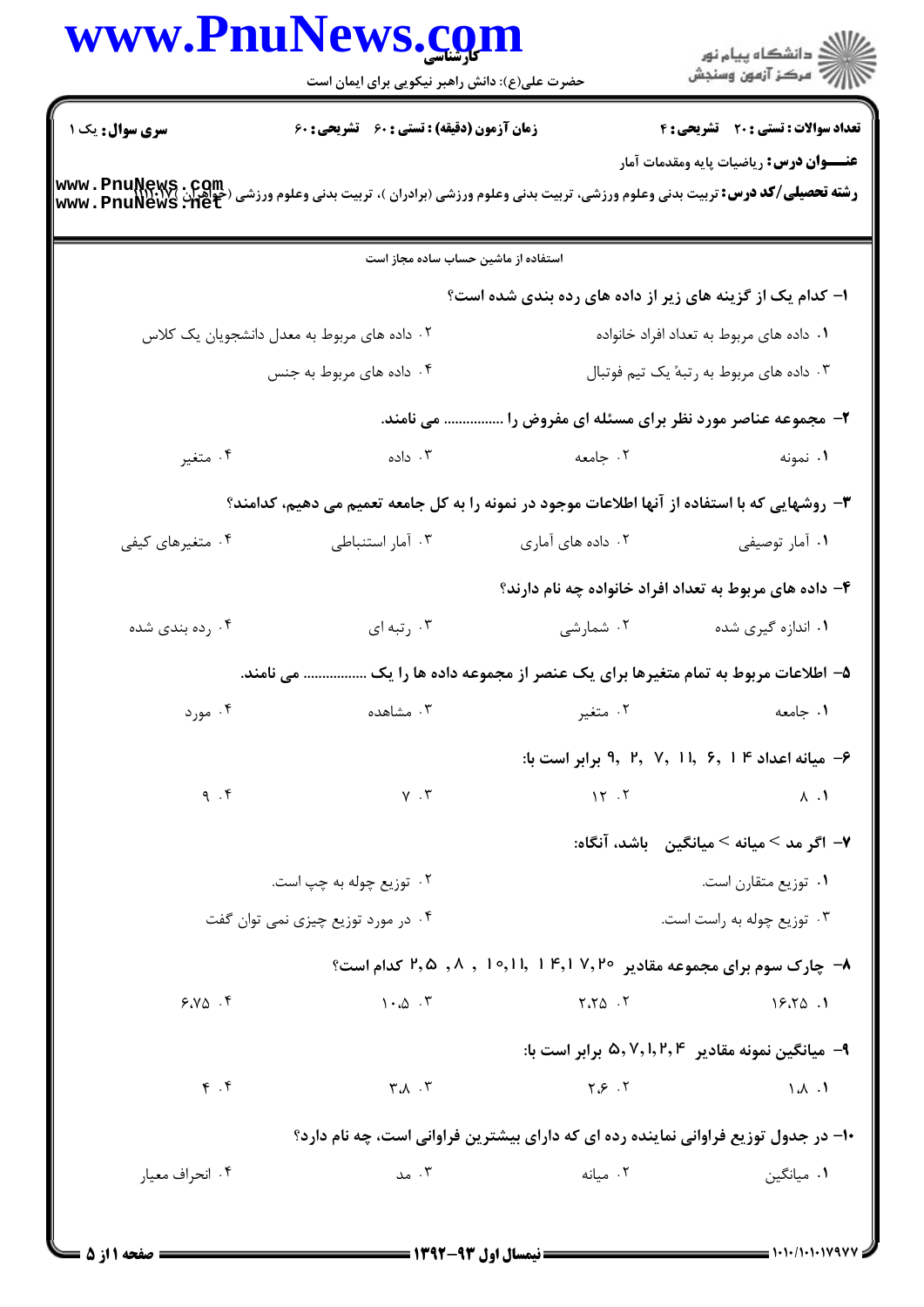## www.PnuNews.com

حضرت علی(ع): دانش راهبر نیکویی برای ایمان است

ار<br>الله دانشگاه پیام نور<br>الله مرکز آزمون وسنجش

تعداد سوالات : تستى : 20 - تشريحي : 4

**عنـــوان درس:** رياضيات پايه ومقدمات آمار

زمان آزمون (دقیقه) : تستی : ۶۰٪ تشریحی : ۶۰

**سری سوال : ۱ یک** 

**رشته تحصیلی/کد درس:** تربیت بدنی وعلوم ورزشی، تربیت بدنی وعلوم ورزشی (برادران )، تربیت بدنی وعلوم ورزشی (جواهران )\www . PnuNewS . Com<br>www . PnuNewS . net

## 11– بر اساس قاعده تجربی،وقتی نمودار توزیع مقادیر نمونه تقریباً زنگ شکل باشد، تقریباً ۹۵٪ مقادیر جامعه در کدام یک از بازه های زیر قرار می گیرد؟

 $(\mu - 3\sigma, \mu + 3\sigma)$  .  $(\mu-\sigma,\mu+\sigma)$  .

$$
(\mu - 2\sigma, \mu + 2\sigma) \cdot^{\mathfrak{e}}
$$
\n
$$
(\mu - \sigma/2, \mu + \sigma/2) \cdot^{\mathfrak{e}}
$$

۱۲- با توجه به جدول فراوانی زیر، میانه در کدام رده قرار دارد؟

|                                                                                                                                                                                                                         |              | رده            | حدود رده                               | $f_i$                                                              |  |
|-------------------------------------------------------------------------------------------------------------------------------------------------------------------------------------------------------------------------|--------------|----------------|----------------------------------------|--------------------------------------------------------------------|--|
|                                                                                                                                                                                                                         |              | $\mathbf{A}$   | $F.A -$                                | $\mathbf{A}$                                                       |  |
|                                                                                                                                                                                                                         |              | ٢              | $9.9 - \Delta$                         | $\mathbf{A}$                                                       |  |
|                                                                                                                                                                                                                         |              | ٣              | $1F.9-1$                               | ۵                                                                  |  |
|                                                                                                                                                                                                                         |              | ۴              | $19.9 - 10$                            | ۴                                                                  |  |
|                                                                                                                                                                                                                         |              | ۵              | $YF.A - Y$                             | ۴                                                                  |  |
| ۰۴ رده سوم                                                                                                                                                                                                              | ۰۳ رده چهارم |                | ۰۲ رده پنجم                            | ۰۱ رده دوم                                                         |  |
|                                                                                                                                                                                                                         |              |                |                                        | ۱۳- احتمال مشاهده فقط یک شیر در آزمایش پرتاب دو سکه سالم کدام است؟ |  |
| $1$ $\cdot$ $\circ$                                                                                                                                                                                                     | 1.7          |                |                                        |                                                                    |  |
| $\mathsf{h}$                                                                                                                                                                                                            |              |                | $\frac{1}{\kappa}$ $\frac{.7}{\kappa}$ |                                                                    |  |
|                                                                                                                                                                                                                         |              |                |                                        | - دو پیشامد A و B را مستقل از هم گوییم هرگاه $\,$ -1۴              |  |
|                                                                                                                                                                                                                         | $P(A B)=0$ . |                |                                        | $P(A B) = P(A)$                                                    |  |
| $P(A B) = \frac{P(AB)}{P(B)}$ <sup>.*</sup>                                                                                                                                                                             |              |                | $P(A B)=1$ $\cdot$                     |                                                                    |  |
| ۱۵- یک بررسی نشان می دهد که ۴۰٪ از مشترکین یک روزنامه مقالات روزنامه، ۳۲٪ اخبار جهان و ۱۱٪ هر دو موضوع را مه<br>می کنند. اگر یک مشترک به تصادف انتخاب شود، احتمال اینکه مشترک انتخاب شده مقالات یا اخبار را بخواند چقدر |              |                |                                        | است؟                                                               |  |
| .11.5                                                                                                                                                                                                                   | .70.7        |                | .81.7                                  | .77.1                                                              |  |
|                                                                                                                                                                                                                         |              |                |                                        |                                                                    |  |
| $\mathbf{1}$ $\mathbf{1}$ $\mathbf{Y}$ are and $\mathbf{1}$                                                                                                                                                             |              | 1347-43 1.1 11 |                                        | = 1010/10101477 =                                                  |  |

**= نیمسال اول ۹۳-۱۳۹۲ =** 

را مطالعه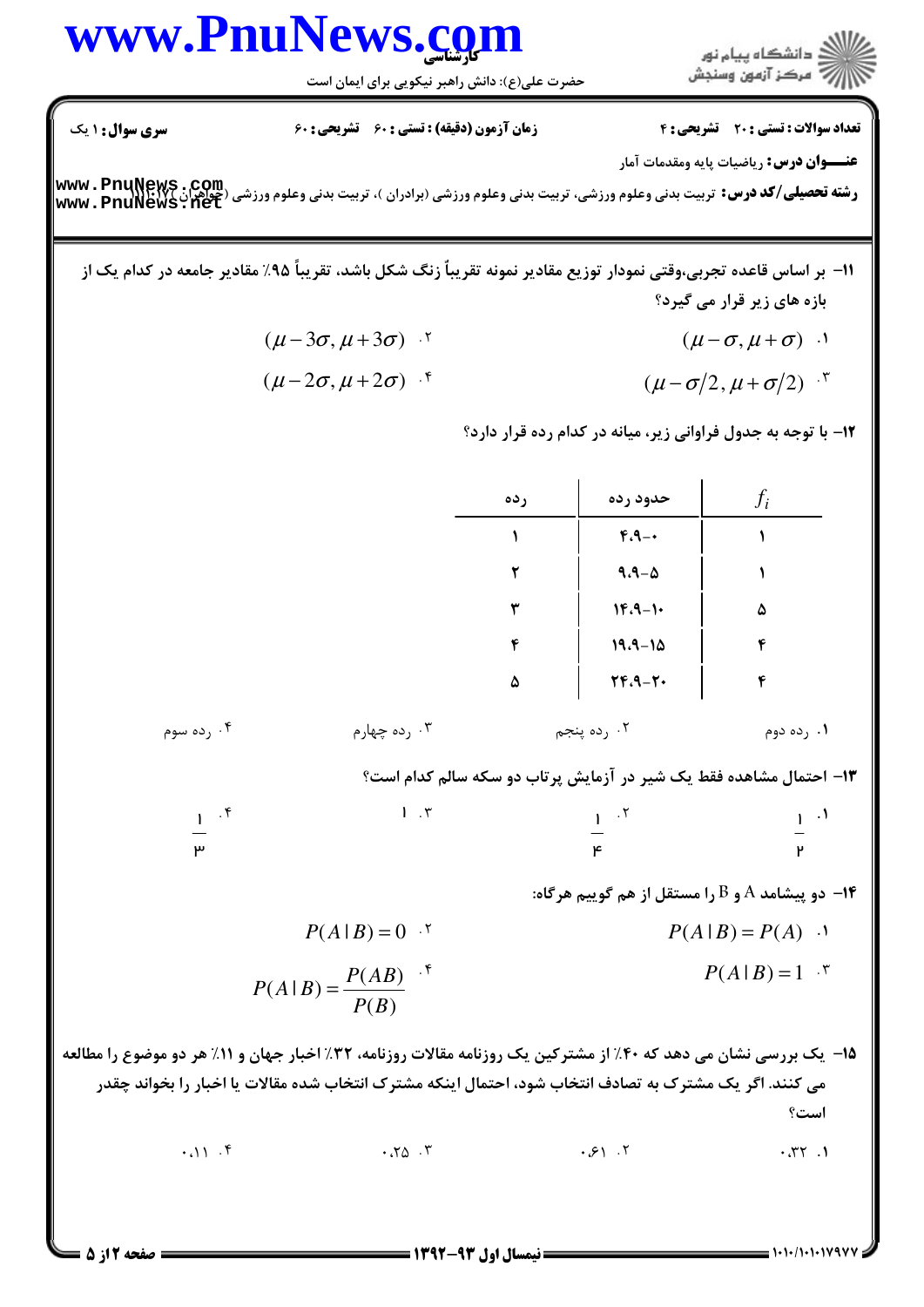|                  |                                  | www.PnuNews.com<br>حضرت علی(ع): دانش راهبر نیکویی برای ایمان است                                                                                                                                |                                                           |                 |  |                             | ر دانشگاه پيام نور<br>دانشگاه پيام نور         |
|------------------|----------------------------------|-------------------------------------------------------------------------------------------------------------------------------------------------------------------------------------------------|-----------------------------------------------------------|-----------------|--|-----------------------------|------------------------------------------------|
| سری سوال: ۱ یک   |                                  | <b>زمان آزمون (دقیقه) : تستی : 60 ٪ تشریحی : 60</b>                                                                                                                                             |                                                           |                 |  |                             | تعداد سوالات : تستي : 20 - تشريحي : 4          |
|                  |                                  | <b>رشته تحصیلی/کد درس:</b> تربیت بدنی وعلوم ورزشی، تربیت بدنی وعلوم ورزشی (برادران )، تربیت بدنی وعلوم ورزشی (جواهران www . PnuNews . Com<br>Www . PnuNews . net                                |                                                           |                 |  |                             | <b>عنـــوان درس:</b> رياضيات پايه ومقدمات آمار |
|                  |                                  | ۱۶- سه کتاب داریم و قفسه ای دارای دو جای خالی موجود است. به چند طریق می توان دو تا از این کتابها را در قفسه قرار                                                                                |                                                           |                 |  |                             | داد؟                                           |
|                  | 9.9                              | $\mathfrak{r}$ . $\mathfrak{r}$                                                                                                                                                                 | $Y \cdot Y$                                               |                 |  |                             | $\uparrow$ .1                                  |
|                  |                                  |                                                                                                                                                                                                 | ۱۷- تعداد ترکیبهای r شیء ازمیان n شیء مختلف برابر است با: |                 |  |                             |                                                |
|                  | $n!$ $\cdot$                     | $r!$ $\cdot$ $\cdot$                                                                                                                                                                            | $n!$ $\cdots$<br>$(n-r)!$                                 |                 |  | $n!$ $\cdots$<br>$r!(n-r)!$ |                                                |
|                  |                                  |                                                                                                                                                                                                 | ۱۸– کدام یک از گزینه های زیر یک متغیر تصادفی پیوسته است؟  |                 |  |                             |                                                |
|                  |                                  |                                                                                                                                                                                                 | ۰۱ تعداد اتومبیل هایی که در هر ماه فروخته می شود.         |                 |  |                             |                                                |
|                  |                                  | ۰۲ تعداد مشتریانی که در صف صندوق یک فروشگاه هستند.                                                                                                                                              |                                                           |                 |  |                             |                                                |
|                  |                                  |                                                                                                                                                                                                 | ۰۳ مدت زمان لازم برای انجام کاری معین در یک کارخانه.      |                 |  |                             |                                                |
|                  |                                  | ۰۴ تعداد لامپهای تلویزیون که در یک ساعت در کارخانه ای تولید می شود.                                                                                                                             |                                                           |                 |  |                             |                                                |
|                  |                                  | ۰۱۹ توزیع احتمال متغیر تصادفی گسسته x را در نظر بگیرید. امید ریاضی x کدام است؟                                                                                                                  |                                                           |                 |  |                             |                                                |
|                  |                                  |                                                                                                                                                                                                 |                                                           | $X$ 1. 10 7. 70 |  |                             |                                                |
|                  |                                  |                                                                                                                                                                                                 | $P(x)$ $P(x)$                                             |                 |  |                             |                                                |
|                  | 15.5                             | YY.7                                                                                                                                                                                            | $1Y \cdot 7$                                              |                 |  |                             | 10.1                                           |
|                  |                                  | -۲- متغیر تصادفی X دارای میانگین ۵ و واریانس ۲ است و متغیر تصادفی Y از رابطه $2X-\!3$ به دست می آید.                                                                                            | میانگین و واریانس Y به ترتیب از راست به چپ برابرند با:    |                 |  |                             |                                                |
|                  | $\lambda$ ، $\gamma$ و $\lambda$ | Y, Y, Y                                                                                                                                                                                         | $\lambda$ 9 $\Delta$ . Y                                  |                 |  |                             | $\Lambda$ 1. $\Upsilon$ و $\Lambda$            |
|                  |                                  | سوالات تشريحى                                                                                                                                                                                   |                                                           |                 |  |                             |                                                |
| <u>۱،۷۵ نمره</u> |                                  | ا– میانگین و انحراف معیار را برای مقادیر ۸۵٫۲۰٫۹۰٫۹۰٫۱ A ۸ محاسبه کنید.                                                                                                                         |                                                           |                 |  |                             |                                                |
| ۱،۷۵ نمره        |                                  | ۲–  پنج تولید کننده یک نوع لامپ الکتریکی تولید می کنند که دارای کیفیتهای متفاوتی هستند. اگر سه تولید<br>کننده را به تصادف انتخاب کنیم، چقدر احتمال دارد که بهترین تولید کننده در بین آنها باشد؟ |                                                           |                 |  |                             |                                                |
|                  |                                  |                                                                                                                                                                                                 |                                                           |                 |  |                             |                                                |
|                  |                                  |                                                                                                                                                                                                 |                                                           |                 |  |                             |                                                |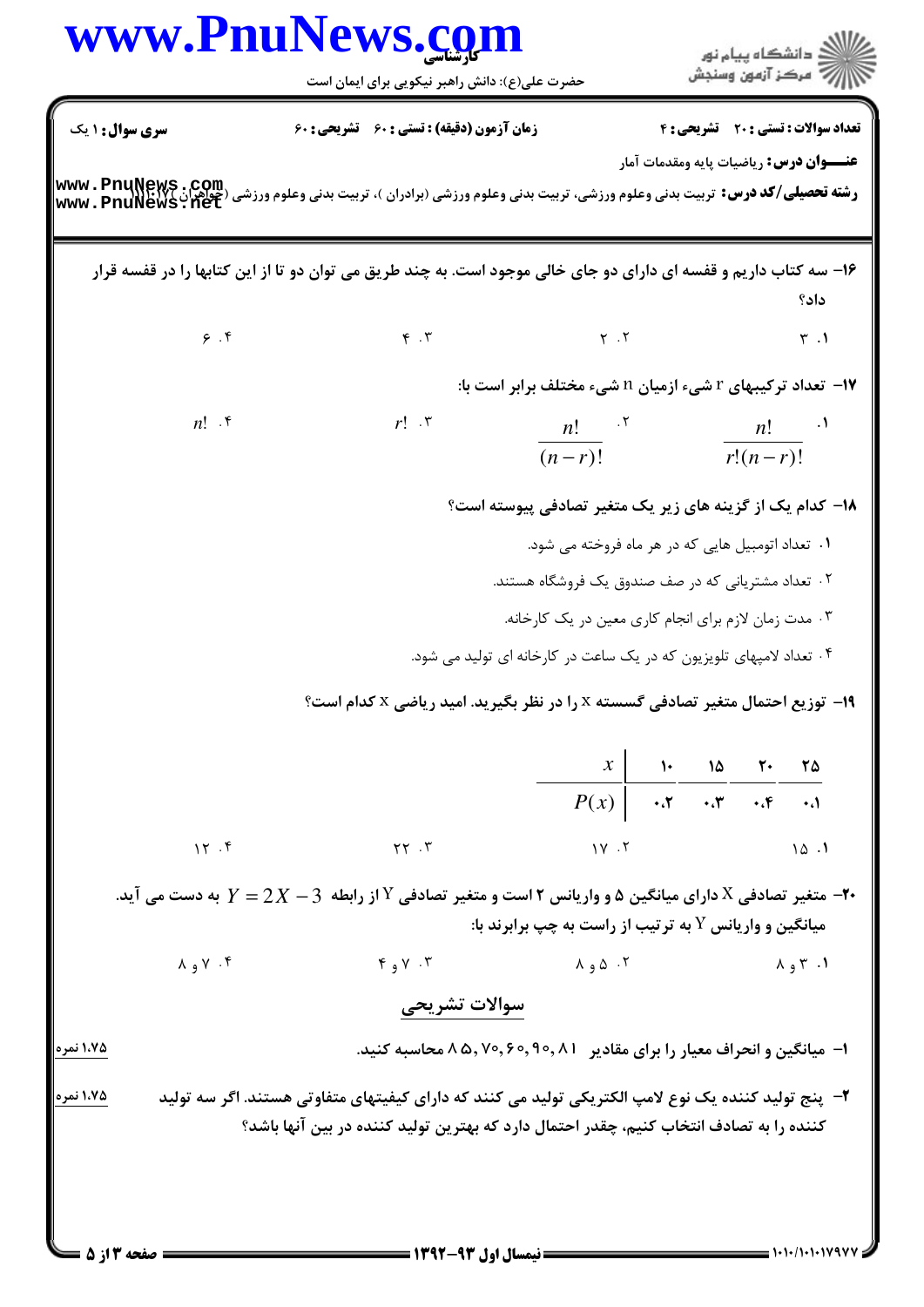## www.PnuNews.com

حضرت علی(ع): دانش راهبر نیکویی برای ایمان است



**سری سوال: ۱ یک تعداد سوالات : تستي : 20 ٪ تشريحي : 4** زمان آزمون (دقیقه) : تستی ; ۶۰٪ تشریحی ; ۶۰ **عنـــوان درس:** رياضيات پايه ومقدمات آمار **رشته تحصیلی/کد درس:** تربیت بدنی وعلوم ورزشی، تربیت بدنی وعلوم ورزشی (برادران )، تربیت بدنی وعلوم ورزشی (جواهران www. PnuNews , Com<br>www. PnuNews . net از فضای نمونه  $S = \{1,2,3,4,5,6\}$  و  $B = \{1,2,3\}$  از فضای نمونه  $S = \{1,2,3,4,5,6\}$  را در نظر  $\blacksquare$ 1،75 نمره بگیرید. آیا A و B ناسازگار هستند؟متمم یکدیگرند؟ مستقل هستند؟ ب) محموله ای شامل ۱۰۰ دستگاه تلویزیون به فروشگاهی رسیده است که در بین آنها ۱۰ دستگاه تلویزیون خراب موجود است. از این محموله دو دستگاه تلویزیون به تصادف انتخاب می شود چقدر احتمال دارد که هر دو تلويزين انتخاب شده خراب باشند؟ ۴– یک شرکت بیمه در صورت وقوع تصادف حداکثر ۱۰۰۰۰۰ ریال به بیمه شده می پردازد. این شرکت می خواهد حق بیمه هر اتومبیل را طوری تعیین کند که امید ریاضی سود برای شرکت صفر باشد. دیده شده که در یک سال از هر ۵۰۰۰ اتومبیل بیمه شده، تعداد سه اتومبیل دچار حادثه شده و از شرکت بیمه خسارت دریافت کرده اند. مقدار حق بيمه هر اتومبيل را به دست آوريد. فرمولهای پیوست  $k = 1 + r$ , rlog n  $\overline{x} = \frac{\sum \text{fimi}}{x}$  $\overline{x} = \frac{\sum x_i}{n}$ تعداد رده /کوچکترین مقدار- بزگترین مقدار=طول رده  $\frac{\sum_{i=1}^{n} x_i}{x}$   $\frac{\sum_{i=1}^{n} f_i m_i}{x_g}$  $H_p = (1 - w)x_{(r)} + wx_{(r+1)}$  $Md = L_M + \frac{\frac{n}{r} - Fc}{f_M} \times l_M$  $\sum_{i=1}^{k} f_i m_i^{r} - \frac{\left(\sum_{i=1}^{k} f_i m_i\right)^{r}}{n}$  $\sum_{i=1}^{n} x_i^{\mathsf{P}} - \left| \frac{\left(\sum_{i=1}^{n} x_i\right)^{\mathsf{P}}}{n} \right|$  $S_{\rm g}^{\rm P} = -$